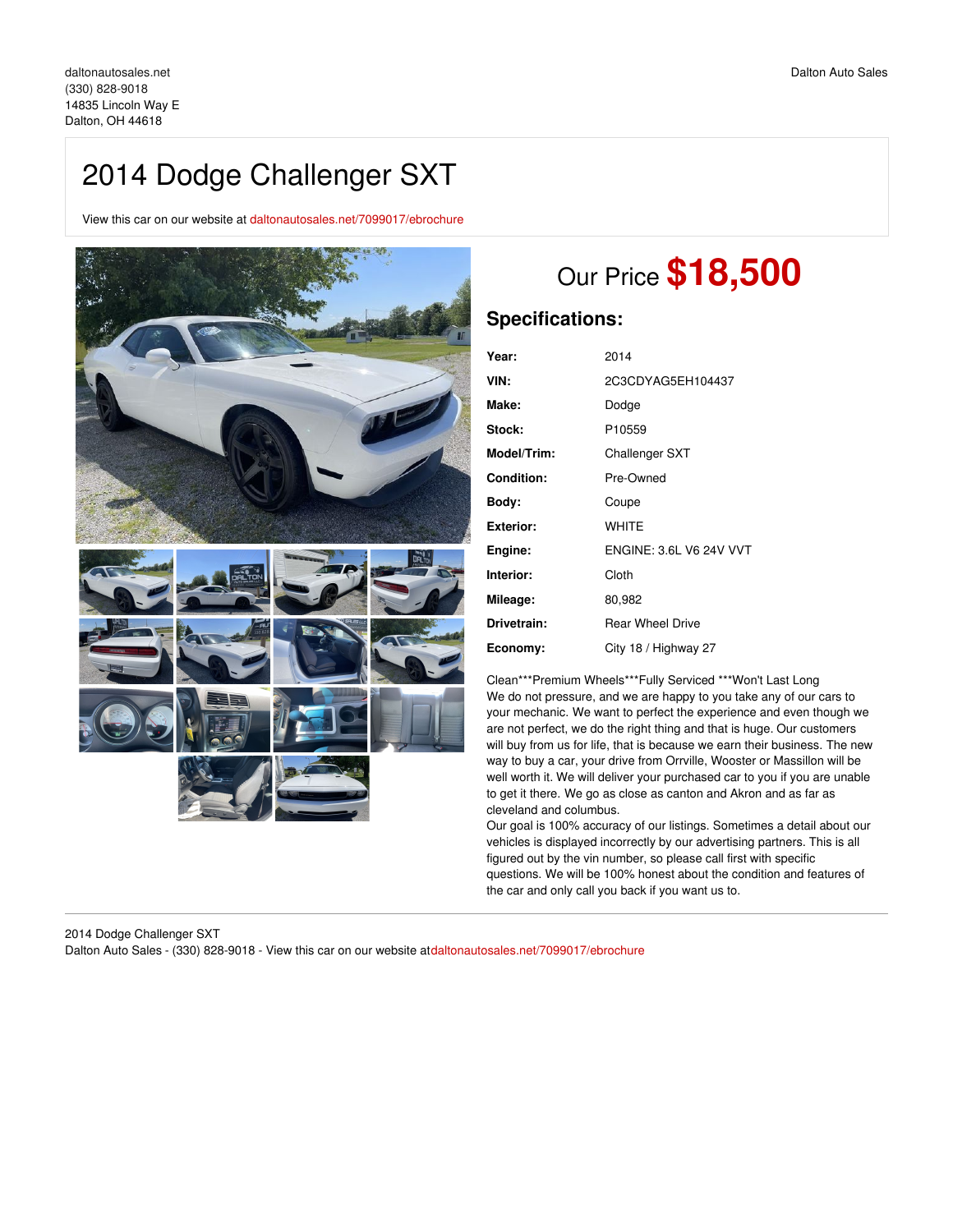

#### 2014 Dodge Challenger SXT

Dalton Auto Sales - (330) 828-9018 - View this car on our website a[tdaltonautosales.net/7099017/ebrochure](file:///7099017/ebrochure)

# **Installed Options**

### **Interior**

- Cloth Front Seats w/Power 4-Way Driver Lumbar
- 10-Way Power Driver Seat -inc: Power Height Adjustment, Fore/Aft Movement, Cushion Tilt, Manual Recline and Power 4-Way Lumbar Support
- 4-Way Passenger Seat -inc: Manual Recline, Fore/Aft Movement and Manual Rear Seat Easy Entry
- 60-40 Folding Bench Front Facing Fold Forward Seatback Cloth Rear Seat
- Manual Tilt/Telescoping Steering Column
- Gauges -inc: Speedometer, Odometer, Oil Pressure, Engine Coolant Temp, Tachometer, Oil Temperature, Trip Odometer and Trip Computer
- Fixed Rear Windows- Leather/Metal-Look Steering Wheel- Front Cupholder
- Rear Cupholder- Proximity Key For Doors And Push Button Start Valet Function
- Remote Keyless Entry w/Integrated Key Transmitter, Illuminated Entry and Panic Button
- Remote Releases -Inc: Power Cargo Access- Cruise Control w/Steering Wheel Controls
- Automatic Air Conditioning- HVAC -inc: Underseat Ducts and Console Ducts
- Locking Glove Box- Driver Foot Rest
- Interior Trim -inc: Metal-Look Instrument Panel Insert, Metal-Look Console Insert and Chrome/Metal-Look Interior Accents
- Full Cloth Headliner- Cloth Door Trim Insert- Leather Gear Shifter Material
- Cloth Low-Back Bucket Seats- Day-Night Rearview Mirror
- Driver And Passenger Visor Vanity Mirrors
- Full Floor Console w/Covered Storage, Mini Overhead Console w/Storage and 2 12V DC Power Outlets
- Front Map Lights- Fade-To-Off Interior Lighting
- Full Carpet Floor Covering -inc: Carpet Front And Rear Floor Mats Carpet Floor Trim
- Cargo Area Concealed Storage- Cargo Space Lights- FOB Controls -inc: Cargo Access
- Driver And Passenger Door Bins
- Power 1st Row Windows w/Driver And Passenger 1-Touch Down
- Delayed Accessory Power- Power Door Locks w/Autolock Feature- Systems Monitor
- Trip Computer- Analog Appearance

- Manual Anti-Whiplash Adjustable Front Head Restraints and Fixed Rear Head Restraints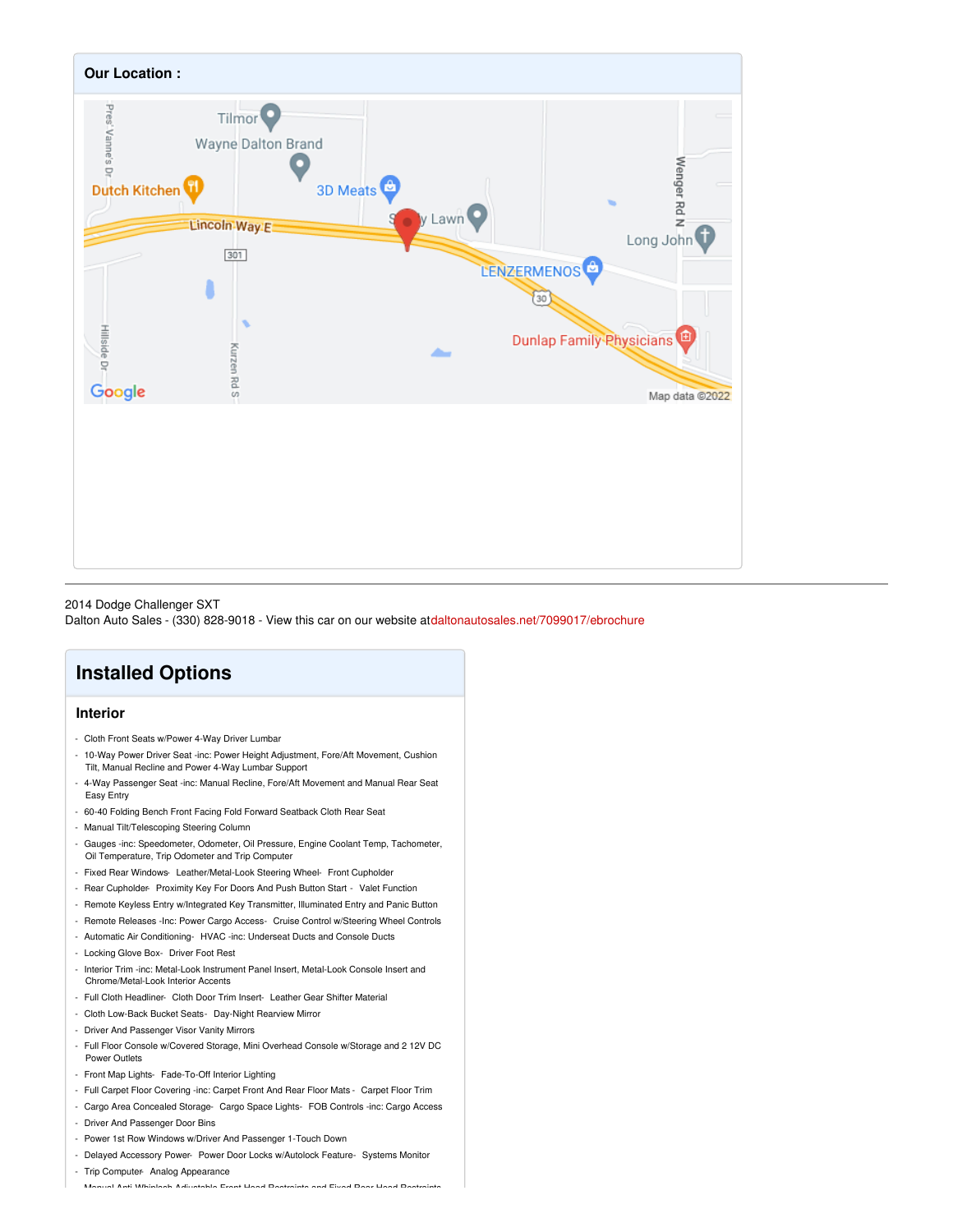- Manual Anti-Whiplash Adjustable Front Head Restraints and Fixed Rear Head Restraints
- Front Center Armrest and Rear Center Armrest- Sentry Key Engine Immobilizer
- 2 12V DC Power Outlets

#### **Exterior**

- Wheels: 18" x 7.5" Aluminum Tires: P235/55R18 BSW AS Performance
- Steel Spare Wheel- Compact Spare Tire Mounted Inside Under Cargo- Clearcoat Paint
- Body-Colored Front Bumper- Body-Colored Rear Bumper- Black Side Windows Trim
- Body-Colored Door Handles- Body-Colored Power Side Mirrors w/Manual Folding
- Fixed Rear Window w/Defroster- Light Tinted Glass- Variable Intermittent Wipers
- Galvanized Steel/Aluminum Panels- Black Grille w/Chrome Surround
- Trunk Rear Cargo Access- Aero-Composite Halogen Headlamps w/Delay-Off
- Perimeter/Approach Lights

#### **Safety**

- Cloth Front Seats w/Power 4-Way Driver Lumbar
- 10-Way Power Driver Seat -inc: Power Height Adjustment, Fore/Aft Movement, Cushion Tilt, Manual Recline and Power 4-Way Lumbar Support
- 4-Way Passenger Seat -inc: Manual Recline, Fore/Aft Movement and Manual Rear Seat Easy Entry
- 60-40 Folding Bench Front Facing Fold Forward Seatback Cloth Rear Seat
- Manual Tilt/Telescoping Steering Column
- Gauges -inc: Speedometer, Odometer, Oil Pressure, Engine Coolant Temp, Tachometer, Oil Temperature, Trip Odometer and Trip Computer
- Fixed Rear Windows- Leather/Metal-Look Steering Wheel- Front Cupholder
- Rear Cupholder- Proximity Key For Doors And Push Button Start Valet Function
- Remote Keyless Entry w/Integrated Key Transmitter, Illuminated Entry and Panic Button
- Remote Releases -Inc: Power Cargo Access- Cruise Control w/Steering Wheel Controls
- Automatic Air Conditioning- HVAC -inc: Underseat Ducts and Console Ducts
- Locking Glove Box- Driver Foot Rest
- Interior Trim -inc: Metal-Look Instrument Panel Insert, Metal-Look Console Insert and Chrome/Metal-Look Interior Accents
- Full Cloth Headliner- Cloth Door Trim Insert- Leather Gear Shifter Material
- Cloth Low-Back Bucket Seats- Day-Night Rearview Mirror
- Driver And Passenger Visor Vanity Mirrors

- Full Floor Console w/Covered Storage, Mini Overhead Console w/Storage and 2 12V DC Power Outlets

- Front Map Lights- Fade-To-Off Interior Lighting
- Full Carpet Floor Covering -inc: Carpet Front And Rear Floor Mats Carpet Floor Trim
- Cargo Area Concealed Storage- Cargo Space Lights- FOB Controls -inc: Cargo Access
- Driver And Passenger Door Bins
- Power 1st Row Windows w/Driver And Passenger 1-Touch Down
- Delayed Accessory Power- Power Door Locks w/Autolock Feature- Systems Monitor
- Trip Computer- Analog Appearance
- Manual Anti-Whiplash Adjustable Front Head Restraints and Fixed Rear Head Restraints
- Front Center Armrest and Rear Center Armrest- Sentry Key Engine Immobilizer
- 2 12V DC Power Outlets

#### **Mechanical**

- Engine: 3.6L V6 24V VVT- Transmission: 5-Speed Automatic (W5A580)
- Transmission w/AUTOSTICK Sequential Shift Control and Oil Cooler- Rear-Wheel Drive
- 2.65 Axle Ratio- Engine Oil Cooler
- 80-Amp/Hr 730CCA Maintenance-Free Battery w/Run Down Protection
- 160 Amp Alternator- Gas-Pressurized Shock Absorbers- Front And Rear Anti-Roll Bars
- Touring Suspension- Electro-Hydraulic Power Assist Speed-Sensing Steering
- 19.5 Gal. Fuel Tank- Dual Stainless Steel Exhaust w/Chrome Tailpipe Finisher
- Short And Long Arm Front Suspension w/Coil Springs
- Multi-Link Rear Suspension w/Coil Springs
- 4-Wheel Disc Brakes w/Front Vented Discs, Brake Assist and Hill Hold Control
- Anti-Lock Brakes

-

## **Option Packages**

### **Factory Installed Packages**

ENGINE: 3.6L V6 24V VVT